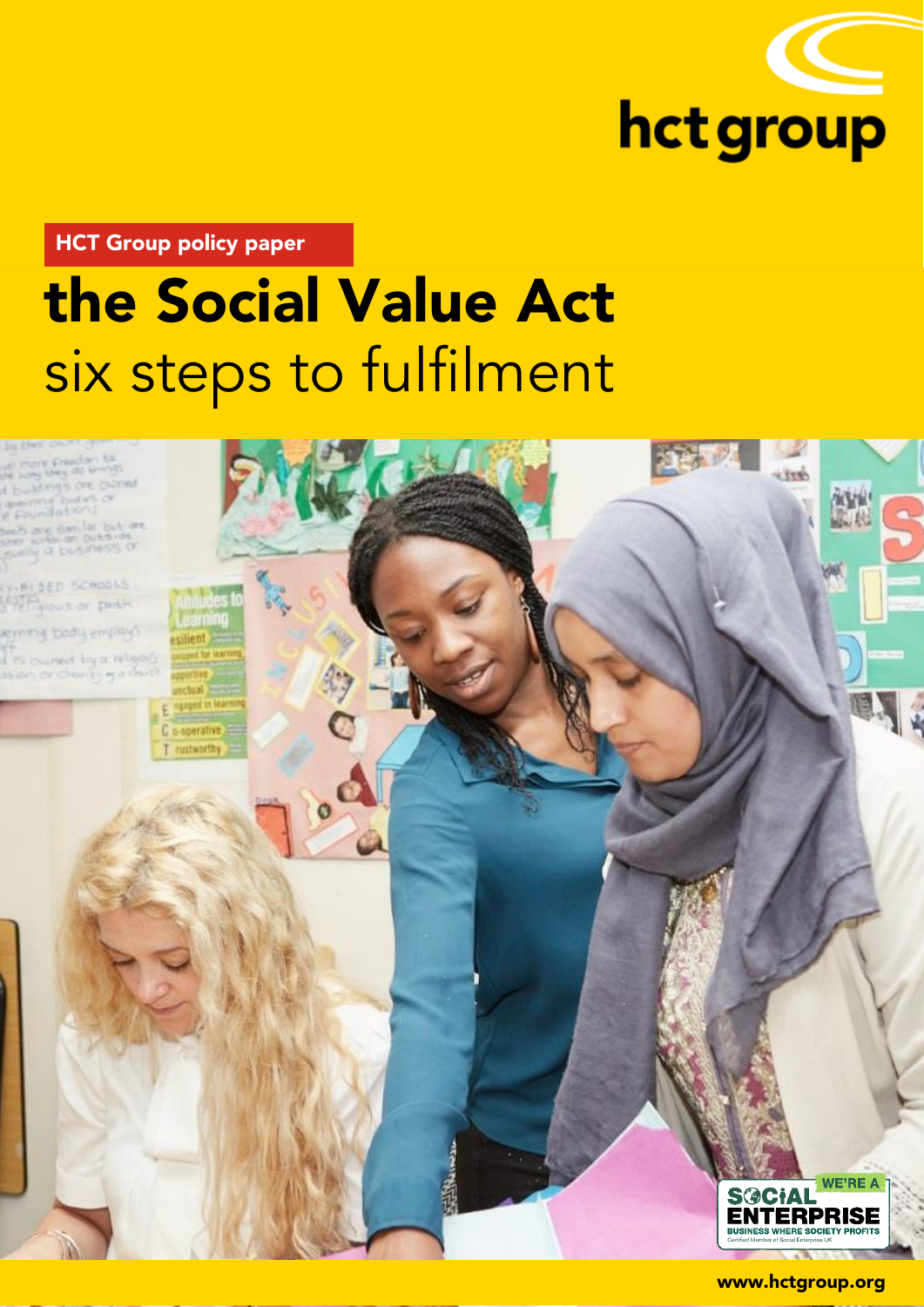# executive summary

It has been four years since The Public Services (Social Value) Act 2012 (SVA) was introduced and the number of commissioners who are actively procuring social value is not at the level it should be. We believe that there is not enough weight placed behind the enforcement and policing of the Act and have looked a series of changes that could address these issues.

- We recommend that the language in the Act is changed, so that it requires commissioners to procure social value, rather than leaving a level of ambiguity.
- In a world where only 24% of local authorities have published their social value policy, obliging commissioners to publish a policy document will encourage slow adopters to implement.
- We also wish to ensure that companies are 'delivering on the deliverables'. Requiring commissioners to ask about previous social value activities would safeguard that outcomes are delivered. There is a good example from tax compliance - 'Measures to Promote Tax Compliance' was a government policy note that did just that, using evidence of past action to encourage further action on the ground

# increased participation

The current regulations state that only public service contracts above the OJEU threshold have to adhere to the Act. However, this means that many smaller organisations, charities and social enterprises are missing out on the potential benefits of social value in the procurement process. This can be addressed by the threshold being removed or at least lowered, to increase their participation.

# prescriptive tendencies in implementation

We are now seeing that, in certain cases, the implementation of the Act is becoming more bureaucratic, with an emerging focus on inputs and outputs. This is a backward step and limits innovation, one of the great assets of a social enterprise. When commissioning for social value, commissioners should focus on outcomes instead – this is not only good practice in procurement but also encourages innovative ideas.

#### levels of proportionality

We recognise that looking to change the language of the SVA, or lowering the financial threshold can create challenges for commissioners. However, taking regard to the principle of proportionality (from procurement law) in commissioning allows the process to become much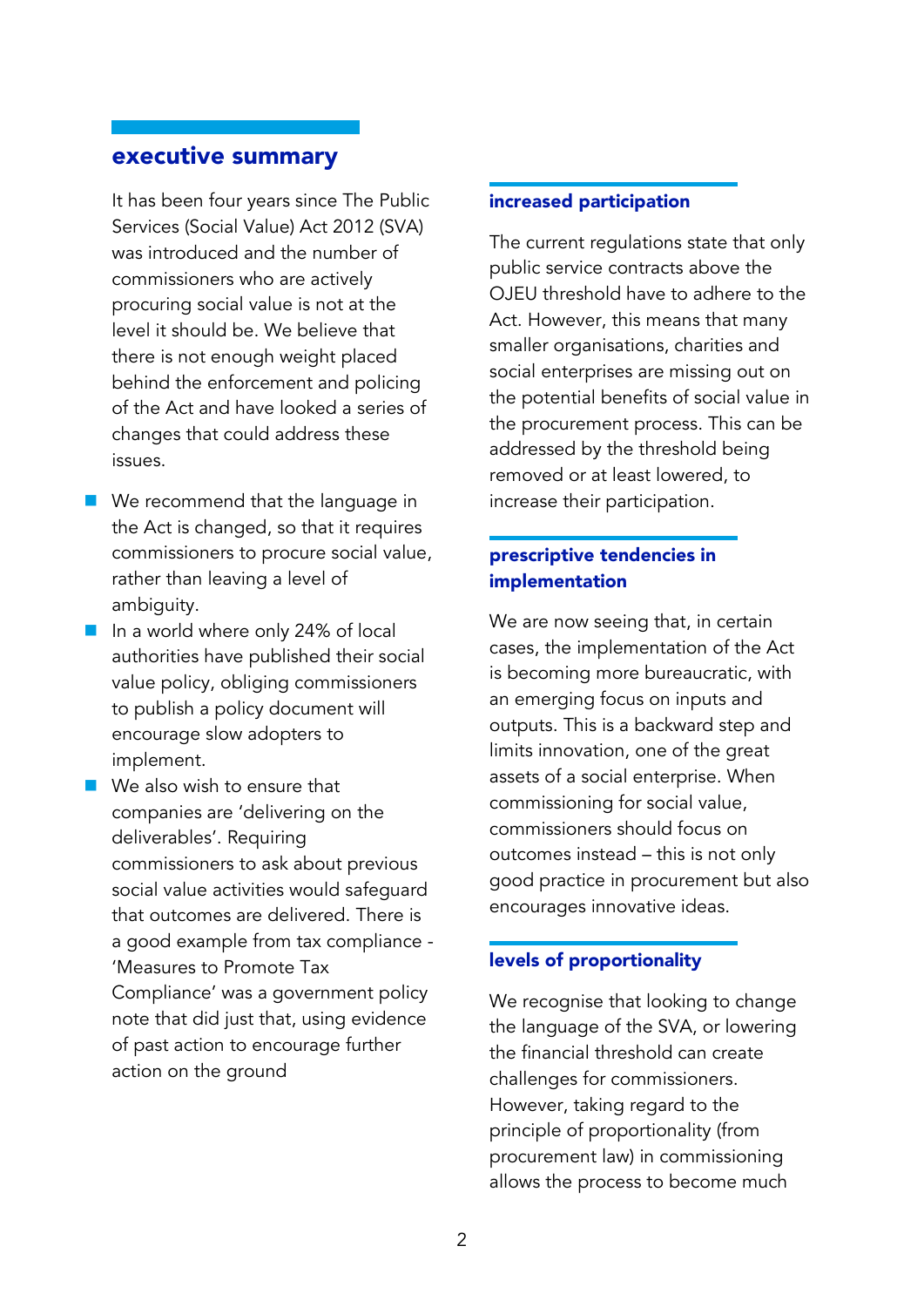easier and fairer for all commissioners. Increased training and guidance for commissioners would ensure that the principle of proportionality is correctly applied to social value.

# Amending the Green Book

At this time, the Government's Green Book for making business cases only has five dimensions, none of which is social value. Changing this model to a 'Six Case Model', including social value, would be a powerful driver for change, creating a real emphasis on the issue.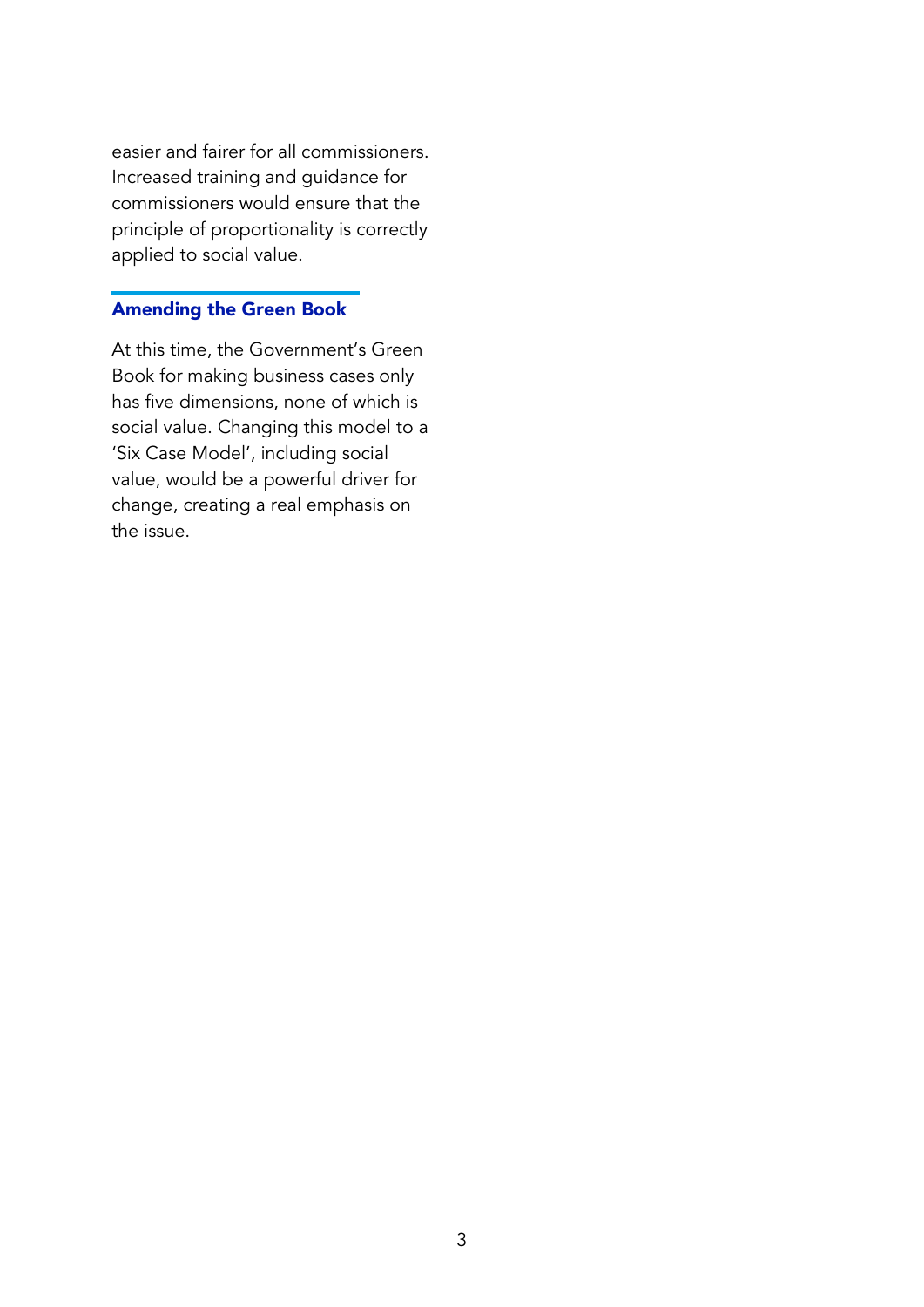# introduction

The Social Value Act 2012 came into force on 31 January 2013 and encouraged commissioners to consider social, environmental and economic factors in addition to cost when procuring public services. The Act has endeavoured to bring the issue of social value to the forefront of the procurement process, highlighting the difference between the value of a contract and the contract price.

At HCT Group, we believe the Act has been a positive first step, changing the nature of some dialogues between commissioners and suppliers and encouraging a focus on maximum value in public spending. However, the opportunities provided by the Act for voluntary organisations, charities and social enterprises remain mostly unrealised – even as many of these organisations satisfy the criteria for social value as it tends to be at the heart of what they do.

The purpose of this report is to introduce areas where the Act and its implementation can be improved upon, suggesting methods by which that might happen:

- There is a perceived lack of policing and enforcement, how can we give the SVA more 'teeth'?
- **Many VCSE organisations are missing out** on the benefits of the SVA as they compete on smaller valued contracts. We will look to lower the financial threshold to allow participation of these organisations.
- How can we avoid creating prescriptive, bureaucratic processes that treat social value as consisting of inputs and outputs?
- We will look at the procurement principle of proportionality and how we can use this to ensure the process is both fair and sensible.
- How can we look to place more emphasis upon social values in all business cases?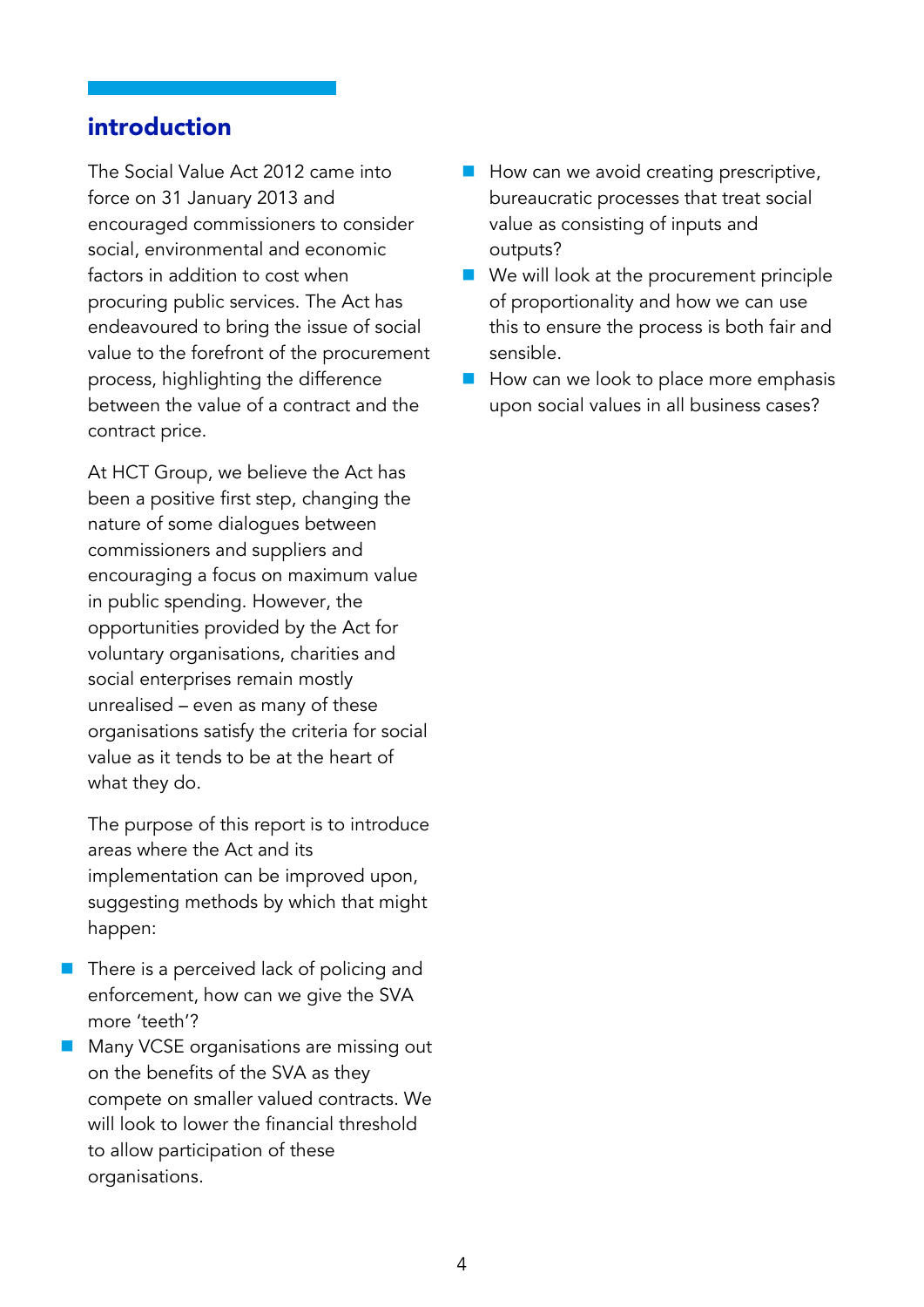# six steps to fulfilment

## language used in the act

There is a commonly held view amongst social enterprises that the Social Value Act does not have enough 'teeth', giving insufficient weight its own enforcement.

The current language and wording of the Act calls for all public sector commissioning 'to have regard to economic, social and environmental wellbeing', yet without making it an essential requirement. Unfortunately, this language and wording renders implementation of the Act entirely optional in practical terms.

We believe that the language of the Act should be more direct so it reads, 'public authorities must have regard to…' as this would remove the optional nature of the Act.

# policing and enforcement of the Act

**Enforcing implementation:** The Act was introduced over 4 years ago, yet application is still limited. This is demonstrated by only 24% of local authorities having published their social value policy or similar document<sup>1</sup>. We propose that commissioners should be required to publish their policy statement or a similar document. This will encourage the initial implementation of social value in the procurement process by those slow to adopt. To maintain momentum, we believe that commissioners should publish a yearly report detailing any social value activities

from the previous year, demonstrating the actions taken. Moreover, as the Act has recently expanded to include utilities based contracts, implementing these two concrete steps will prevent similar delays in the implementation of the SVA for those contracts.

**Enforcing the outcomes:** As we speak, only a few percentage points of most tender applications are given to social value, where it is present at all (at least in the direct experience of HCT Group competing for transport contracts). This leads to many companies placing too little regard to implementing their social value proposals once the contract has been won. As a result, commissioners are not seeing the benefits of the social value that they have bought with their procurement.

We believe that forcing companies to 'deliver on the deliverables' or risk running into issues with future tender applications will start to address the issue. This begins with ensuring that contracts, once awarded, are delivering on all aspects of the contract, including social value.

We believe that organisations should have to declare previous social value activities during the procurement process. This will allow commissioners to establish which organisations actually deliver on their social value promises and which merely pay lip service. An example of where Government has used evidence of prior compliance to enforce a policy

**.** 

<sup>&</sup>lt;sup>1</sup> Procuring for Good 2016, Social Enterprise UK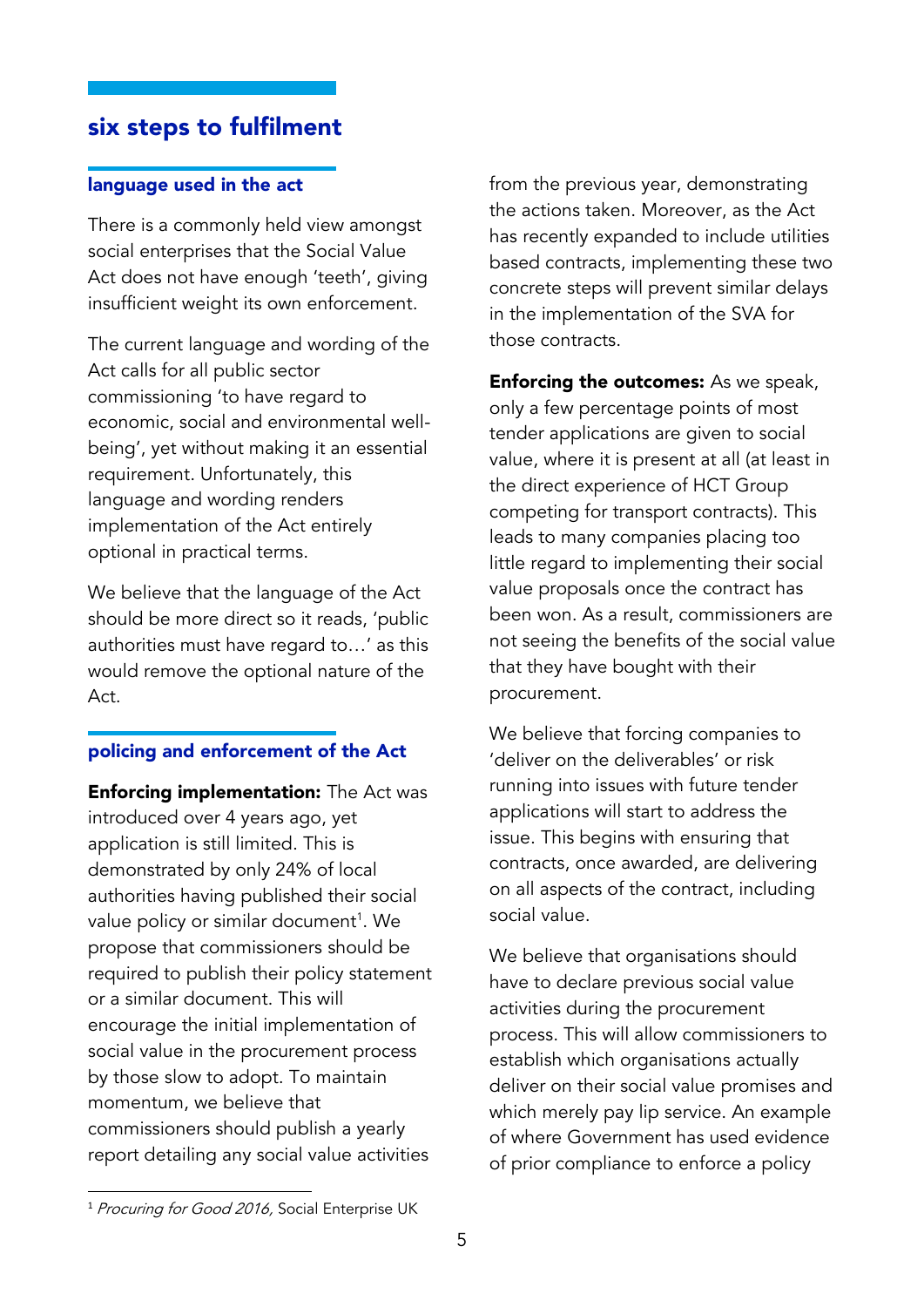can be found in the 'Measure to Promote Tax Compliance'<sup>2</sup> – a government policy note which outlined tax compliance measures on central government contracts. A similar government policy note outlining the expectation of commissioners would be a first step to ensure compliance<sup>3</sup>.

#### increasing participation

Lowering the financial threshold: The Act was originally introduced with an aim of levelling the playing field for VCSE organisations, enabling them to compete with larger companies for public sector contracts. However, the current threshold of £173,934 for local authority contracts and £113,057for central government contracts<sup>4</sup> is too high, restricting countless organisations. Various social enterprises or smaller organisations do not operate on a scale where they are in a position to complete for contracts of such value. Lowering or completely removing the threshold would look to bring smaller organisations into consideration, many of which incorporate social value into what they do.

#### prescriptive implementation

#### Over-prescription of social value: We

have started to see that the implementation of social value by some commissioners has become a bureaucratic exercise. Overly prescriptive definitions of what a commissioner will or will not count as social value are starting to limit the innovation of social enterprises. The process is favouring larger companies who have the resources to complete longer applications. Increased training and guidance from government demonstrating techniques to procure social value without limiting innovation would help to remove the bureaucratic element from the process.

Avoiding a system of inputs and

outputs: Overly prescriptive and bureaucratic tender processes often focus on commissioning social value as a series of inputs and outputs. It is well understood that when commissioners over-specify contracts and look for specific inputs for a desired output, the process limits innovation and becomes inefficient<sup>5</sup>. We are seeing an emerging trend where the procurement of social value is falling into the same, overprescriptive trap. We propose that commissioning for social value reflects the recognised good practice of commissioning for outcomes. This approach would look to encourage innovation within the process.

**<sup>.</sup>** <sup>2</sup> Procurement Policy Note 03/14: Promoting Tax Compliance 2014, Cabinet Office <sup>3</sup> Care would have to be taken as not all commissioners have procured Social Value before, therefore there will be instances where some companies have no previous experience

<sup>4</sup> 'Social Value Act will apply only above certain contract value thresholds' 2012, Griggs, I 5 Innovation in Transport Procurement, 2009, Villeneuve-Smith.F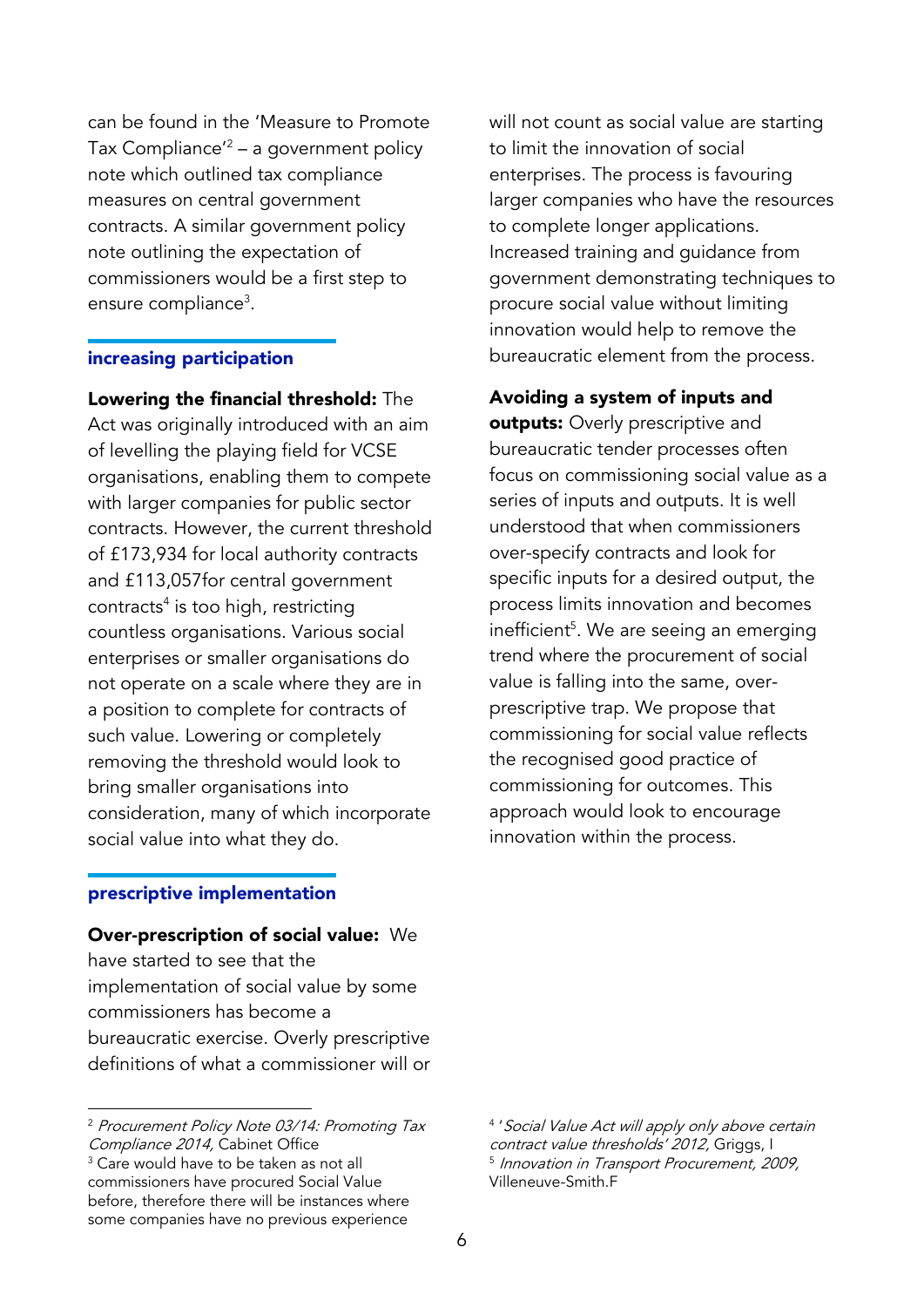## levels of proportionality

We have recommended that the SVA be changed in a number of ways. The changing of the language, lowering the financial threshold and publishing policies all represent a challenge and a change to current ways of working.

We believe that the changes we recommend can be introduced successfully if the principle of proportionality – one of the guiding principles of procurement law – is applied. This principle encourages commissioners to design processes that are appropriate to the scale of the contract being tendered.

However a commissioner chooses to run their procurement: qualification requirements, time limits for responses, the extent of the process – even the extent of the social value – these need to be necessary and appropriate. It can act as a guide to making overly proceduredriven approaches more rational.

In the context of social value, this means seeking social value at a level commensurate with the scale of the contract, alongside systems to evaluate and measure that are also scale appropriate. Applying this principle can protect against making including, measuring and accounting for social value too burdensome.

Crucially, proportionality can also help to make procurement fairer, by reducing needless complexity – enabling smaller

VCSEs to compete on a more level playing field.

As a result, we believe that more training and guidance from government to commissioners is needed to support them to apply this most underused of procurement principles.

## amending the green book

**From five to six:** The Green Book is guidance for central government produced by the Treasury on how publicly funded bodies should prepare and analyse proposed policies, programmes and projects to obtain the best public value and manage risks.

The Green Book applies a 'Five Case Model', making reference to the strategic, economic, commercial, financial and management cases for taking a particular action and is a framework for thinking in terms of how best business cases can be delivered<sup>6</sup>.

There is one obvious element missing: the social value case.

We believe that changing the Green Book methodology from a 'Five Case Model' to a 'Six Case Model' that includes the social value case would send a powerful signal to decision-makers that this aspect of their strategy was indeed important.

**.** 

<sup>6</sup> Green Book Supplementary Guidance on Delivering Pubic Value from Spending Proposals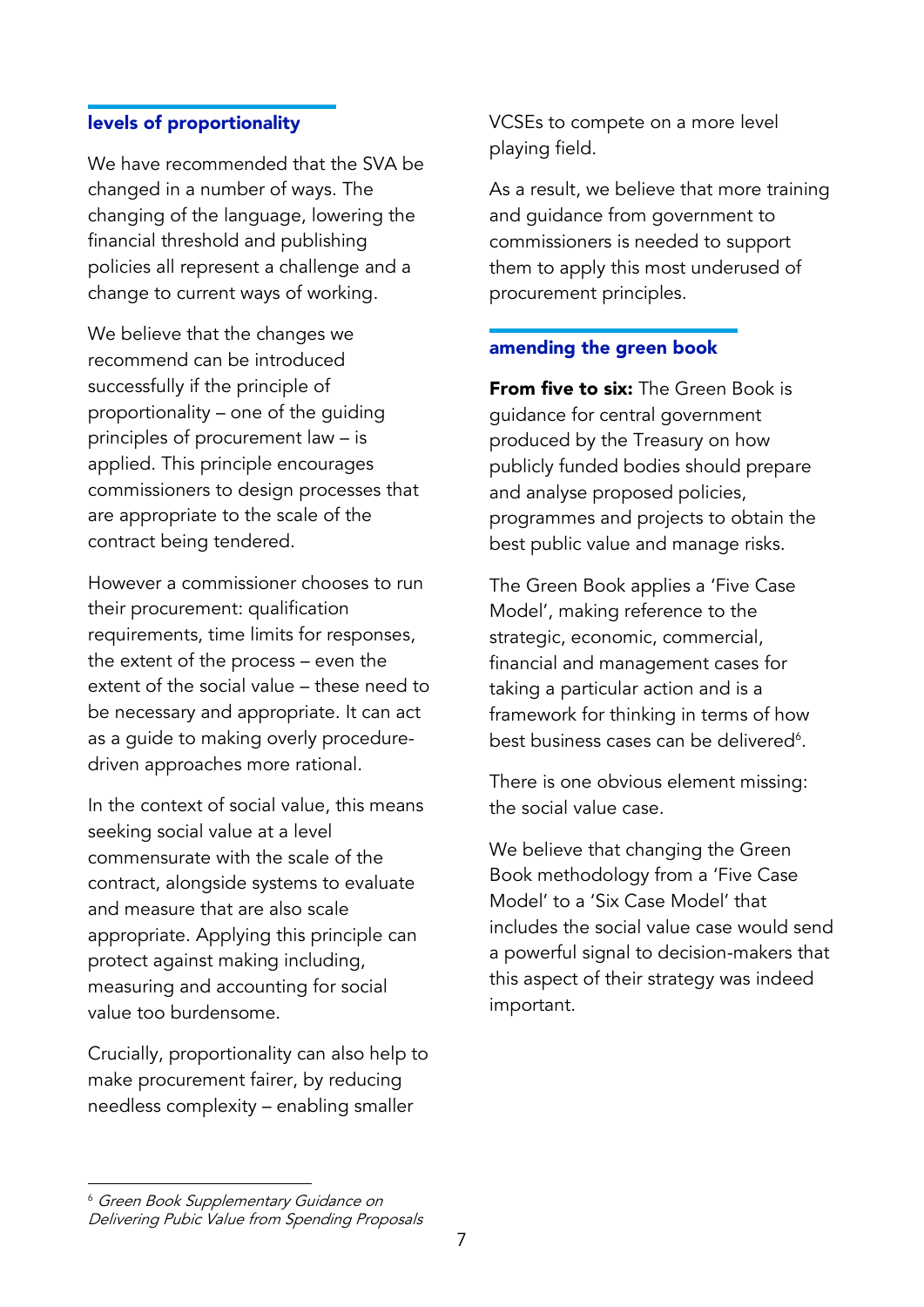# recommendations

In this report we have analysed the Social Value Act and the effect that it is currently having on organisations and commissioners. Policing and enforcement, increased participation, prescriptive tendencies and levels of proportionality are the key areas in which we feel the Act can be improved upon. To develop the SVA further, we have six key recommendations:

## 1. Changing the language in the Act

from 'to have regard to social, economic and environmental wellbeing', to 'must have regard to…,' would give the Act more 'teeth', compelling commissioners to take action.

#### 2. Lowering the financial threshold

would allow many smaller VCSE companies to compete for contracts in a way that recognised their high levels of added value.

# 3. Making it essential for commissioners to publish their

social value policy and a yearly summary. This will encourage commissioners to implement social value initially. Further, the annual report will demonstrate to other companies the benefits from social value as well as improving accountability.

- 4. Ensuring that commissioners have to make reference to the previous social value activities of their supply chains so that organisations 'deliver on the deliverables.' A government policy note, outlining this would help ensure compliance.
- 5. An increased level of training and quidance for commissioners that will demonstrate the wider benefits that are available from social value and how to achieve those impacts in their commissioning. This will allow commissioners to develop tender processes that are not prescriptive and will allow innovation to progress.
- **6. The Sixth Case:** Changing the Green Book from a 'Five Case' model for government business cases to a 'Six Case' model which includes the missing case – social value.